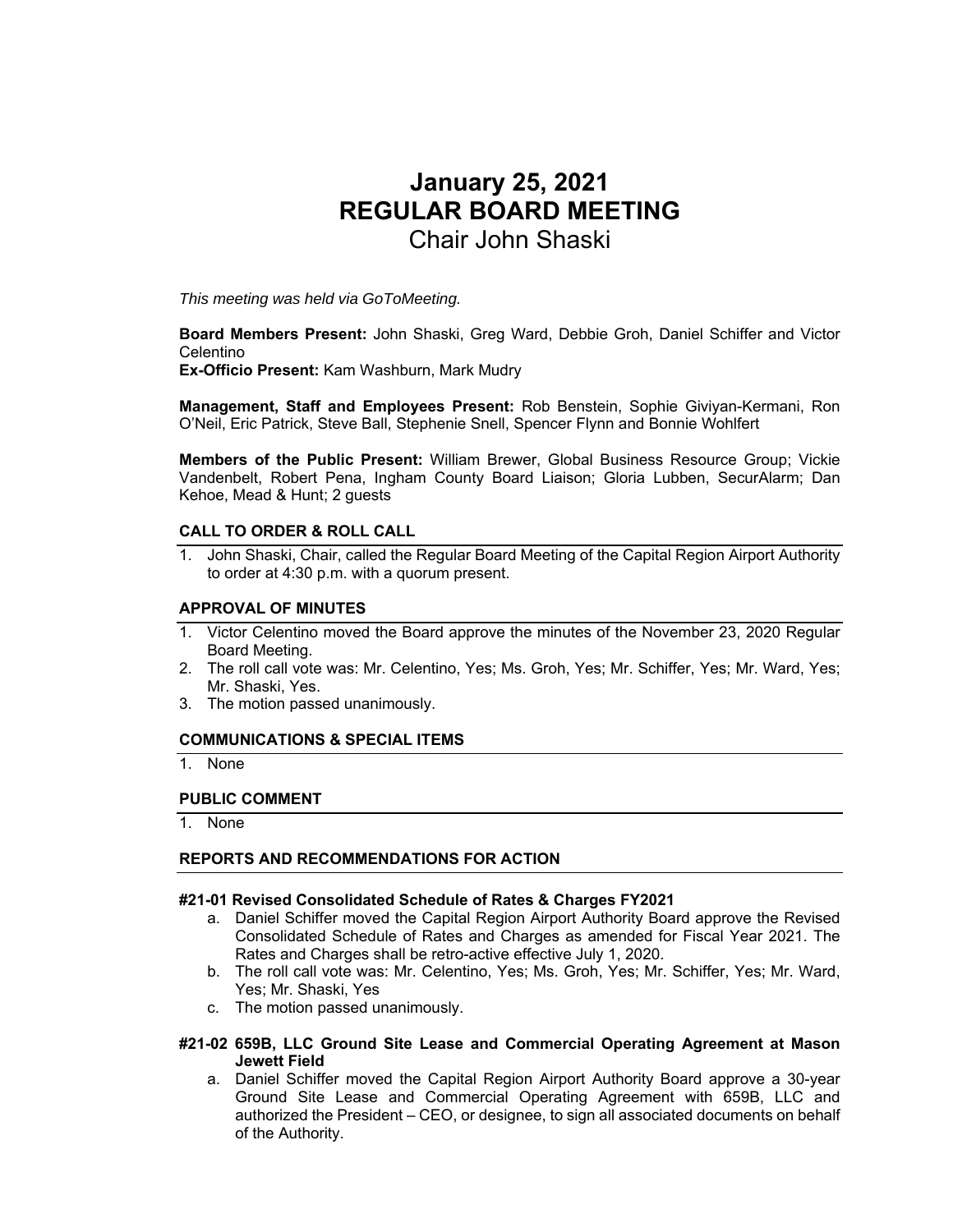- b. Debbie Groh asked if the lease was transferred or new and Robert Benstein indicated that a new lease was negotiated. Debbie asked if 659B, LLC is the same as Great Lakes Air Ventures or a different entity. Rob stated that 659B, LLC is a different entity comprised of three individuals and this agreement only allows 659B, LLC to rent hangar space.
- c. The roll call vote was: Mr. Celentino, Yes; Ms. Groh, Yes; Mr. Schiffer, Yes; Mr. Ward, Yes; Mr. Shaski, Yes.
- d. The motion passed unanimously.

## **#21-03 Contract for Video Surveillance System Enhancements - SecurAlarm**

- a. Victor Celentino moved the Capital Region Airport Authority Board award the Video Surveillance System Enhancements project to SecurAlarm in an amount not-to-exceed \$623,000 and authorized the President – CEO to sign all associated documents on behalf of the Authority.
- b. Victor Celentino inquired about the low bidder and discrepancy in the scoring. Rob Benstein explained that SecurAlarm received the highest score and was the lowest responsive and responsible proposer; price was a factor in the scoring. Phase 1 of the project which includes replacement of the video management system, integration with the access control system, and replacement of cameras that are no longer functioning properly will be complete by July 2021. Phase 2 would involve expansion and conversion to new digital cameras. Debbie Groh asked how many phases will be involved. Rob indicated phases 1-3 are needed and phases 4-5 involving additional technology related to the perimeter fence line and new operations center will require further evaluation.
- c. The roll call vote was: Mr. Celentino, Yes; Ms. Groh, Yes; Mr. Schiffer, Yes; Mr. Ward, Yes; Mr. Shaski, Yes.
- d. The motion passed unanimously.

## **#21-04 Professional Consultant Services Agreement, Triterra – PFAS Testing**

- a. Victor Celentino moved the Capital Region Airport Authority Board award the Professional Consultant Services Agreement to Triterra in an amount not-to-exceed \$201,966 and authorized the President – CEO to sign all associated documents on behalf of the Authority.
- b. The roll call vote was: Mr. Celentino, Yes; Ms. Groh, Yes; Mr. Schiffer, Yes; Mr. Ward, Yes; Mr. Shaski, Yes.
- c. The motion passed unanimously.

## **REPORTS**

## **Sophie Giviyan-Kermani, Director of Finance & Accounting**

Presented financials for period ending November 30, 2020

- Victor Celentino asked about Maintenance on the YTD Operating Expense on page 6 since it has been a mild winter so far. Ron O'Neil indicated that snowfall has been below average, but ice has been a factor with deicer costing \$4.11/gallon.
- Greg Ward asked how many positions are open and Sophie indicated that we have 3 Operations Officers, 2 Public Safety Officers and 1 Human Resources position open.
- Daniel Schiffer asked about the Capital Contributions YTD Variance of -75.71%, page 7. Sophie and Rob explained that it a timing issue. We have two grant closeouts in process then we'll receive funds; the airport pays the last 10% of projects and is reimbursed following closeout.
- Daniel Schiffer asked about how we were using the Mason Jewett Field CARES money. Rob explained that we are planning to replace the hangar door.

# **Robert Benstein, Interim President & CEO**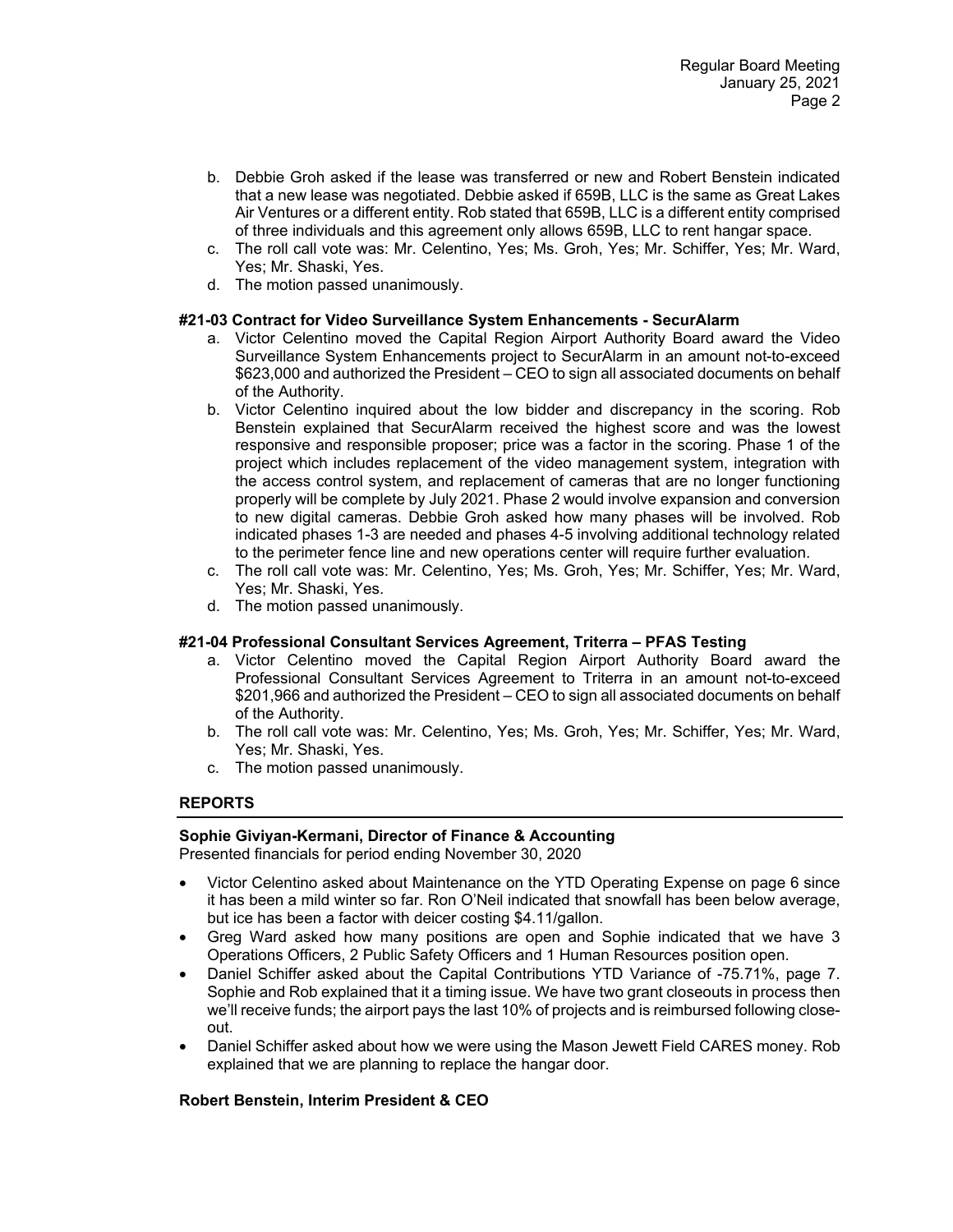The US Congress recently approved the Coronavirus Response and Relief Supplemental Appropriations Act (CRRSA). Under this Act, approximately \$2B in grants will be awarded to airports, including:

- \$1.75B to primary airports (10,000 or more enplanements)
- \$45M to non-primary/general aviation airports
- Additional \$200M to primary airports to provide rent relief to concessionaires

At this time, it is unknown how much will be allocated to CRAA; however, based on the language in the Act, the estimate is \$1.2M.

The Authority was recently awarded a \$2,000 Air Service Program grant from MDOT for the purpose of providing annual live fire training to our Public Safety Officers.

The Authority will be conducting a table-top emergency exercise with our mutual-aid partners this Friday. In addition, the full-scale emergency exercise that was postponed due to COVID has been tentatively re-scheduled for May 11<sup>th</sup>.

The Parking Lot Management Agreement with SP+ was executed and we resumed collecting parking fees on December 7<sup>th</sup>. Parking revenue for the month of December was \$19,789, which resulted in a net operating income of \$3,369.

The Authority recently executed an agreement with Gravity Works for the redesign/upgrade of its website.

Personnel updates:

- Stephanie Snell was promoted from the position of Airport Operations Officer to the Airport Compliance Coordinator.
- Barb Davidson, Airport Operations Officer, submitted her resignation effective February 4<sup>th</sup>; she has accepted a position with the University of Michigan.
- Scott Worden, Airport Operations Officer, announced his retirement effective March 6<sup>th</sup>.

For the 12 months ended September 2020, passenger enplanements at LAN were down 44.3% compared to the prior 12-month period. This is in-line with the national average, which saw a reduction of 42.7%.

The airlines' schedules continue to be very consistent, with the following service to be provided through March:

AA – one daily flight to Chicago O'Hare DL – three (3) daily flights to Detroit UA – one daily flight to Chicago O'Hare

Service to DCA and MSP will likely resume in the summer.

- Debbie Groh asked about the criteria used for the Flights & Seats Forecast data (pages 20 & 21 of the board report). Rob Benstein stated that the graphs are based on airline data which changes frequently. Data three weeks in advance has been the most accurate (15,920 seats for March is double what we expect; 7500 seats and 150 flights is a more accurate forecast).
- Victor Celentino expressed concern about the parking lot fees with many people still hurting. Rob Benstein explained that we have waived fees if the travelers had to quarantine unexpectantly and anyone that was in the parking lot prior to December 7, 2020 exited for free. Rob added that the SP+ employees were laid off for approximately 6 months.